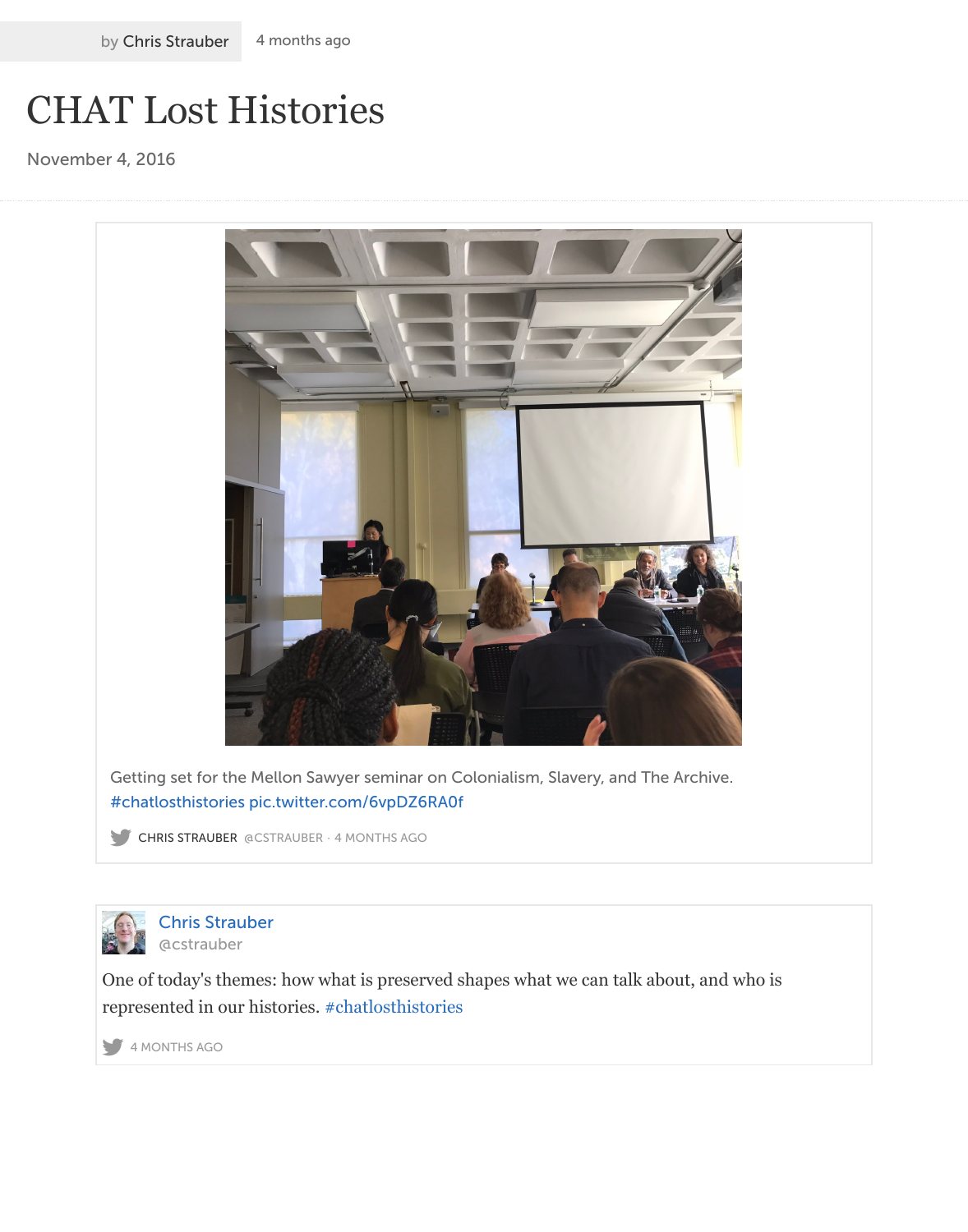



[Histories of people n](https://t.co/gWKyweuMdS)[ot traditionally arc](https://twitter.com/#!/search?q=%23chatlosthistories)hived are a challenge to the boundaries of traditional [arc](https://twitter.com/)[hival practice](https://twitter.com/cstrauber/status/794609510841253888)s. #chatlosthistories

4 MONTHS AGO



[lisa lowe](https://twitter.com/cstrauber) @driftinghouse

V Brown on mapp[ing the "disorder" o](https://twitter.com/#!/search?q=%23chatlosthistories)f Jamaican slave revolt & its suppression in 1760-1761 [#ch](https://twitter.com/)[atlosthistori](https://twitter.com/cstrauber/status/794610646218313730)es

4 MONTHS AGO



[Chris Strauber](https://twitter.com/driftinghouse) @cstrauber

[Historians of the 1](https://twitter.com/#!/search?q=%23chatlosthistories)760 slave revolt in Jamaica find sources who think slave violence is random. [#ch](https://twitter.com/)[atlosthistori](https://twitter.com/driftinghouse/status/794610871905427461)es

4 MONTHS AGO



[lisa lowe](https://twitter.com/cstrauber) @driftinghouse

[Brown: how does o](https://twitter.com/#!/search?q=%23chatlosthistories)ne spatially represent the uncertainty of archival data? #chatlosthistories

[4 MONTHS AGO](https://twitter.com/cstrauber/status/794611125644132352)



[Chris Strauber](https://twitter.com/driftinghouse) [@cstrauber](https://twitter.com/driftinghouse)

Cites White's Spatial History Project as a way of seeing the sources differe[ntly.](https://twitter.com/#!/search?q=%23chatlosthistories)  [we](https://twitter.com/)[b.stanford.ed](https://twitter.com/driftinghouse/status/794611730169085952)u/group/spatialh… #chatlosthistories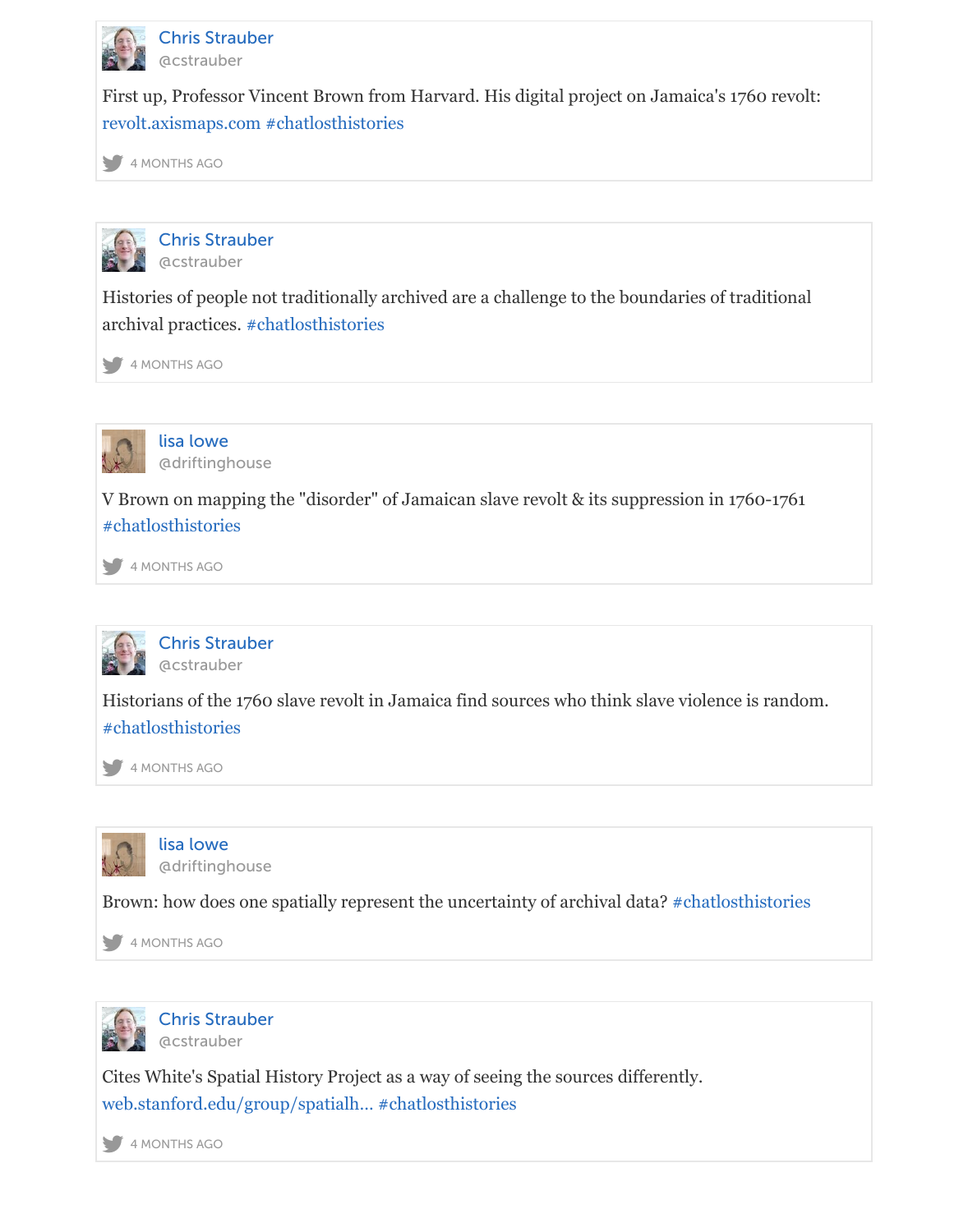

[Chris Strauber](https://twitter.com/driftinghouse) [@cstrauber](https://twitter.com/driftinghouse)

Brown overlays the textual history (diaries, letters, etc.) o[n the geography an](https://twitter.com/#!/search?q=%23chatlosthistories)d land ownership [bou](https://twitter.com/)[ndaries in Ja](https://twitter.com/driftinghouse/status/794611903783993344)maica #chatlosthistories

4 MONTHS AGO



[Chris Strauber](https://twitter.com/cstrauber) @cstrauber

Even using colonial ma[ps inscribes a colo](https://twitter.com/#!/search?q=%23chatlosthistories)nial view of the world. How the rebels saw the world [pro](https://twitter.com/)[bably unkno](https://twitter.com/cstrauber/status/794611983098277888)wable. #chatlosthistories

4 MONTHS AGO



[lisa lowe](https://twitter.com/cstrauber) @driftinghouse

Brown: How does one [not reify colonial g](https://twitter.com/#!/search?q=%23chatlosthistories)eography & temporality & represent uncertainty that [con](https://twitter.com/)[dition for reb](https://twitter.com/cstrauber/status/794612526143172608)els? #chatlosthistories

4 MONTHS AGO



[Chris Strauber](https://twitter.com/driftinghouse) @cstrauber

Looking at the map s[hows that the rebe](https://twitter.com/#!/search?q=%23chatlosthistories)ls had a plan and coherent goals, which is not what the [lite](https://twitter.com/)[rary sources](https://twitter.com/driftinghouse/status/794612831610109952) say. #chatlosthistories

4 MONTHS AGO



[Chris Strauber](https://twitter.com/cstrauber) @cstrauber

Next, Prof. Elizabet[h Dillon of Northea](https://twitter.com/#!/search?q=%23chatlosthistories)stern. #chatlosthistories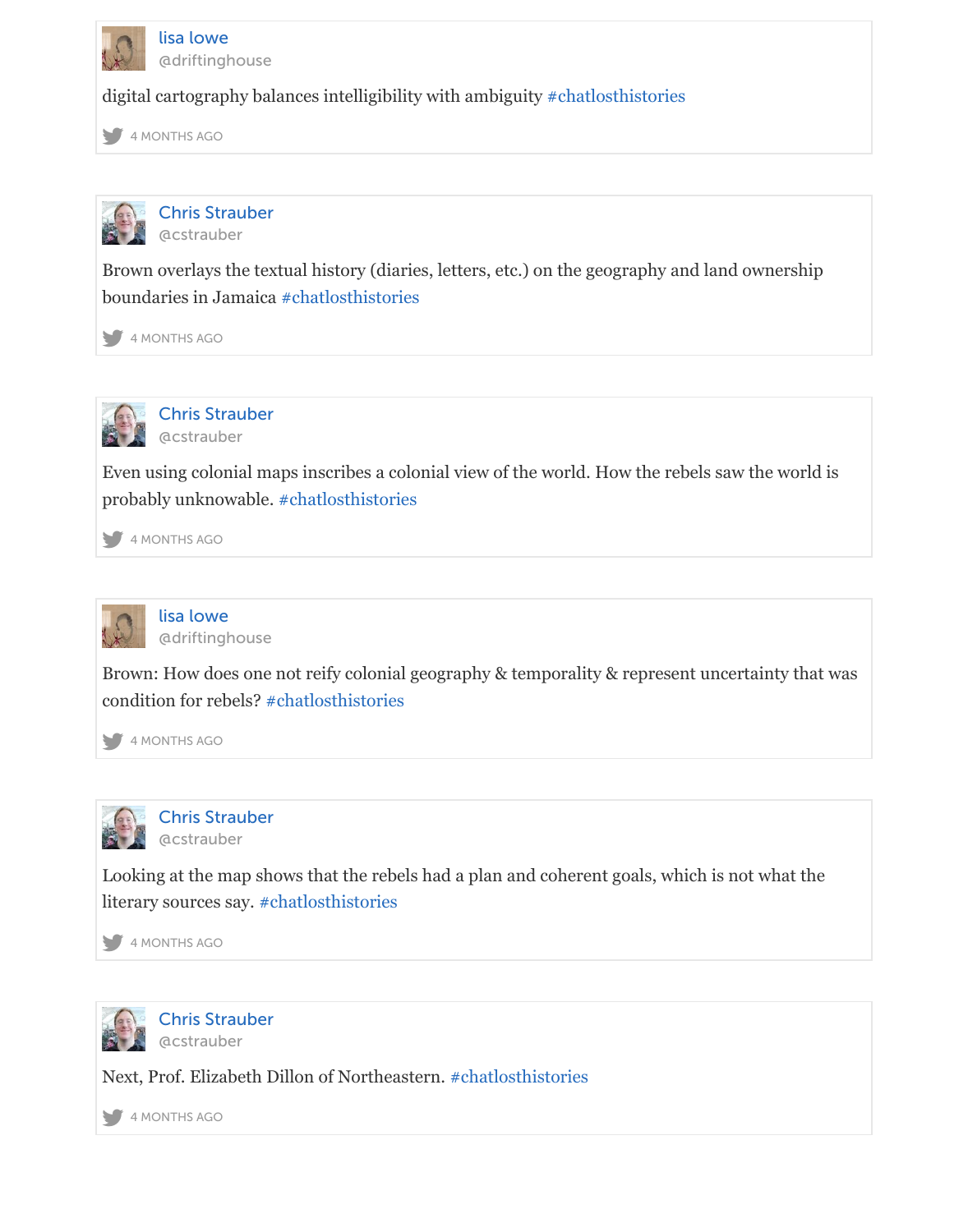



[Elizabeth Dillon @EMDillon on Caribbea](https://t.co/m6OEtWYwX0)[n assemblages and](https://twitter.com/#!/search?q=%23chatlosthistories) the poetics of the archive [#ch](https://twitter.com/)[atlosthistori](https://twitter.com/cstrauber/status/794614256926945281)es

4 MONTHS AGO



[Chris Strauber](https://twitter.com/driftinghouse) @cstraub[er](https://twitter.com/EMDillon)

[Today's talk: Tran](https://twitter.com/#!/search?q=%23chatlosthistories)slatio Studii and the Poetics of the Archive, forthcoming in journal form. [#ch](https://twitter.com/)[atlosthistori](https://twitter.com/driftinghouse/status/794615065450266624)es

4 MONTHS AGO



[Chris Strauber](https://twitter.com/cstrauber) @cstrauber

[Digital materials a](https://twitter.com/#!/search?q=%23chatlosthistories)re not simply copies of the physical item, they create something new. [#ch](https://twitter.com/)[atlosthistori](https://twitter.com/cstrauber/status/794615071154589696)es

4 MONTHS AGO



[lisa lowe](https://twitter.com/cstrauber) @driftinghouse

[Dillon: the archive](https://twitter.com/#!/search?q=%23chatlosthistories) is not merely "translation" of knowledge, it is also "poesis" – a bringing for [#ch](https://twitter.com/)[atlosthistori](https://twitter.com/cstrauber/status/794615324461203456)es

4 MONTHS AGO



[lisa lowe](https://twitter.com/driftinghouse) @driftinghouse

[Dillon: the form of](https://twitter.com/#!/search?q=%23chatlosthistories) an archive not only mediates colonial power, but the legitimating social [coo](https://twitter.com/)[rdinates of e](https://twitter.com/driftinghouse/status/794615358615392256)pistemology #chatlosthistories

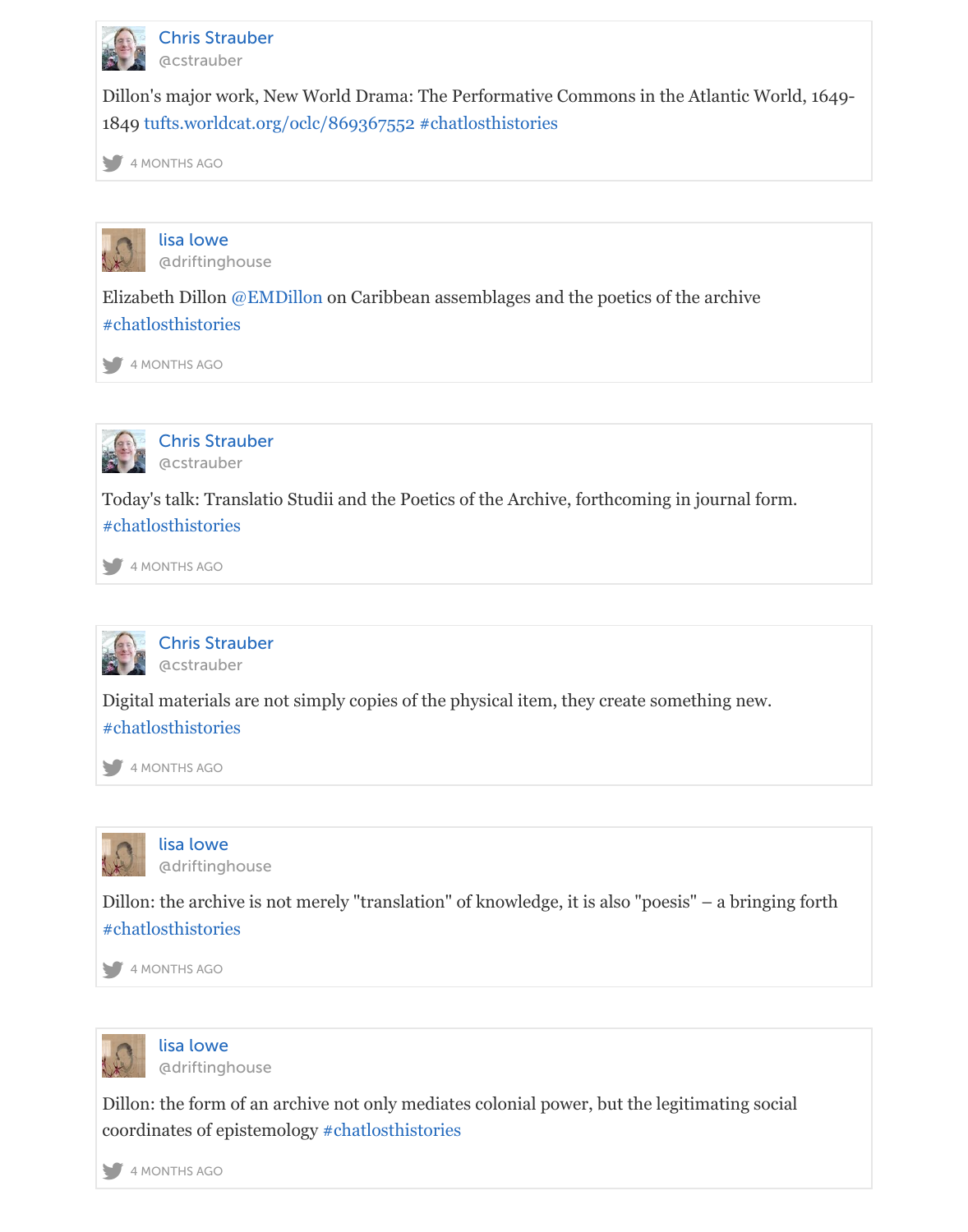



[Dillon: "translatio](https://twitter.com/#!/search?q=%23chatlosthistories) studii"enhanced access that digital permits is not innocent but conveys exis [rel](https://twitter.com/)[ations of pow](https://twitter.com/cstrauber/status/794616068300046336)er #chatlosthistories

4 MONTHS AGO



[Chris Strauber](https://twitter.com/driftinghouse) @cstrauber

Cites Lisa Lowe @[driftinghouse Histo](https://twitter.com/#!/search?q=%23chatlosthistories)ry Hesitant on this theme of colonial influence. [#ch](https://twitter.com/)[atlosthistori](https://twitter.com/driftinghouse/status/794616687110787072)es

4 MONTHS AGO



[Chris Strauber](https://twitter.com/cstrauber) @cstrau[ber](https://twitter.com/driftinghouse)

[Mentions the Nort](https://twitter.com/#!/search?q=%23chatlosthistories)heastern Early Caribbean Digital Archive. omekasites.northeastern.edu/EC [#ch](https://twitter.com/)[atlosthistori](https://twitter.com/cstrauber/status/794616726726070272)es

4 MONTHS AGO



[Chris Strauber](https://twitter.com/cstrauber) [@cstrauber](https://t.co/KX5ZCp0MU8)

[The British Librar](https://twitter.com/#!/search?q=%23chatlosthistories)y has more early Jamaican titles than the national library of Jamaica. [#ch](https://twitter.com/)[atlosthistori](https://twitter.com/cstrauber/status/794617114443255810)es

4 MONTHS AGO



[lisa lowe](https://twitter.com/cstrauber) @driftinghouse

[Dillon contrasts di](https://twitter.com/#!/search?q=%23chatlosthistories)fferential resources of the National Archives of Jamaica and the Yale Rare B [Col](https://twitter.com/)[lection #chat](https://twitter.com/cstrauber/status/794617554711015424)losthistories

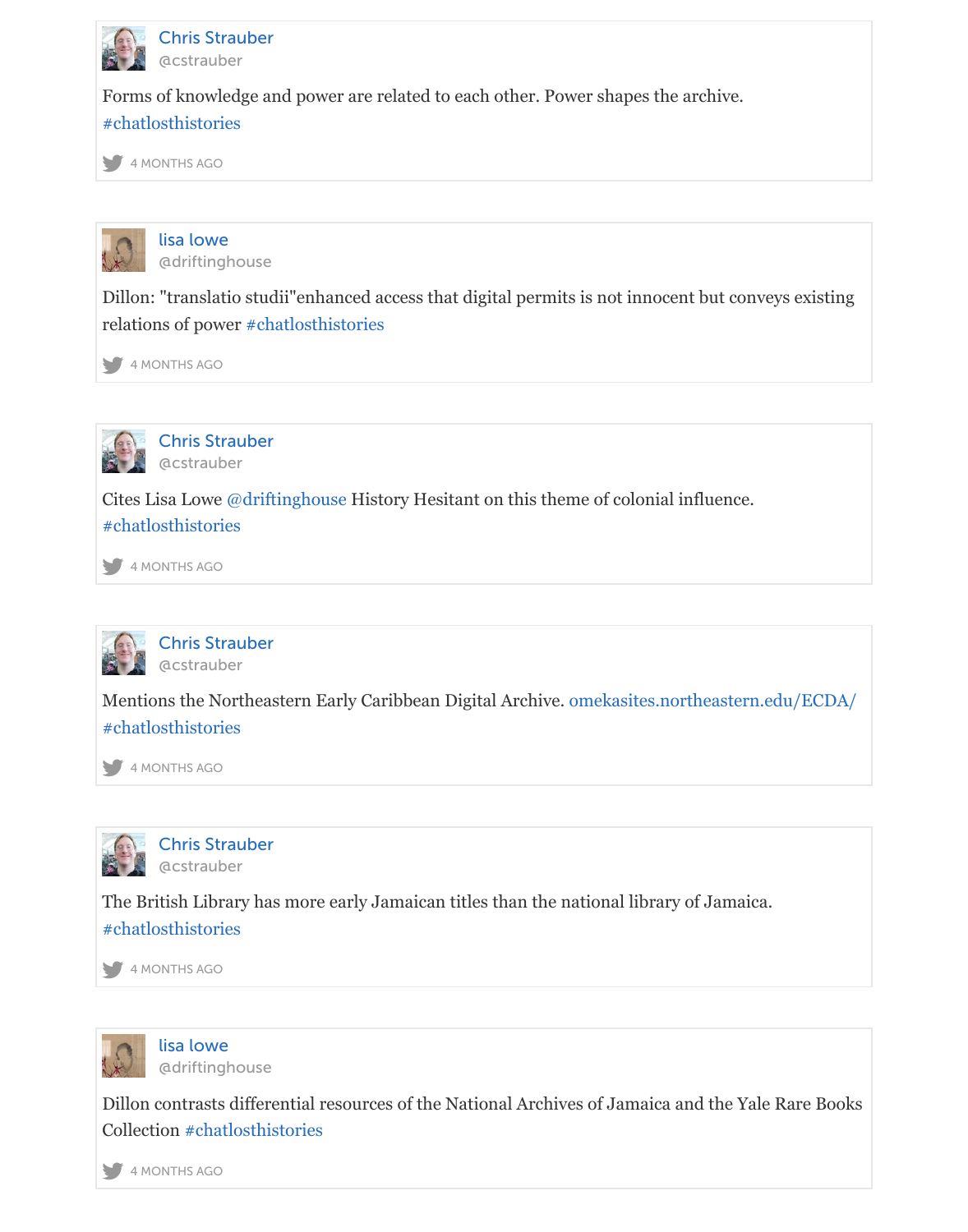



@E[MDillon just gave a](https://twitter.com/#!/search?q=%23chatlosthistories) shout out to me and @Daniannese for our work on @ecdacommons [#ch](https://twitter.com/)[atlosthistori](https://twitter.com/cstrauber/status/794617759397277696)es

4 MONTHS AGO



[Chris Strau](https://twitter.com/EPolcha)ber [@cst](https://twitter.com/EMDillon)rauber

[Discussion of Edw](https://twitter.com/#!/search?q=%23chatlosthistories)ards' history of the British West Indies colonies. archive.org/details/histor… [#ch](https://twitter.com/)[atlosthistori](https://twitter.com/EPolcha/status/794617845346865152)es

4 MONTHS AGO



[Chris Strauber](https://twitter.com/cstrauber) [@cstrauber](https://t.co/MtAMmsBWQp)

[Traditional catalog](https://twitter.com/#!/search?q=%23chatlosthistories)ing provides metadata for images, but not footnotes. Cites a slave who only [app](https://twitter.com/)[ears in a foo](https://twitter.com/cstrauber/status/794618363335081985)tnote. #chatlosthistories

4 MONTHS AGO



[lisa lowe](https://twitter.com/cstrauber) @driftinghouse

Dillon contrasts figur[e of the "sable Venu](https://twitter.com/#!/search?q=%23chatlosthistories)s" with "Clara" an enslaved woman "present" in the [col](https://twitter.com/)[onial archive](https://twitter.com/cstrauber/status/794618912499466240) #chatlosthistories

4 MONTHS AGO



@EMDillon cov[ers Bryan Edwards](https://twitter.com/#!/search?q=%23chatlosthistories)' History of British Colonies & the narrative of a slave name [Cla](https://twitter.com/)[ra embedded](https://twitter.com/driftinghouse/status/794619064303886340) in the text #chatlosthistories

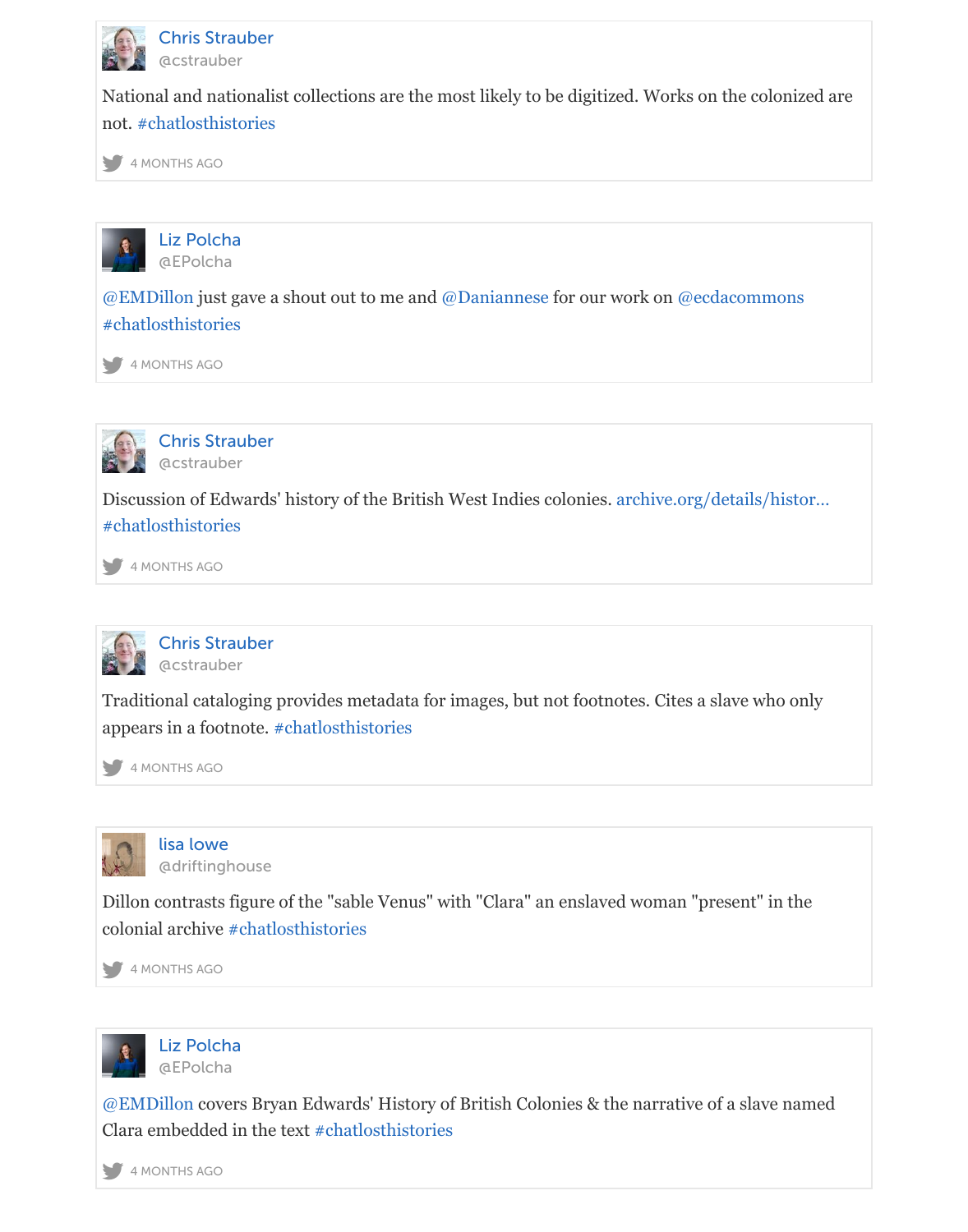



Dillon: colonial archive contai[ns contradiction: bo](https://twitter.com/#!/search?q=%23chatlosthistories)th denial of enslaved's humanity & their [pre](https://twitter.com/)[sence in arch](https://twitter.com/cstrauber/status/794619324573110273)ive #chatlosthistories

4 MONTHS AGO



[Chris Strauber](https://twitter.com/driftinghouse) @cstrauber

Cites Philip's Zong. [tufts.worldcat.org/](https://twitter.com/#!/search?q=%23chatlosthistories)oclc/185095663 #chatlosthistories

[4 MONTHS AGO](https://twitter.com/driftinghouse/status/794619419964178432)



[Chris Strauber](https://twitter.com/cstrauber) [@cstrauber](https://twitter.com/cstrauber)

[Cites Lewis's Voyage of the Sable Venus, which changes](https://t.co/fkLe3czRne) [the perspective on](https://twitter.com/#!/search?q=%23chatlosthistories) a colonial image. [tuf](https://twitter.com/)t[s.worldcat.o](https://twitter.com/cstrauber/status/794619733152845824)rg/oclc/899488683 #chatlosthistories

4 MONTHS AGO



[Chris Strauber](https://twitter.com/cstrauber) @cstrauber

[Cites Ernst and Parikka, Digital Me](https://t.co/M3bFnXlWI3)[mory and the Archi](https://twitter.com/#!/search?q=%23chatlosthistories)ve. tufts.worldcat.org/oclc/846495554 [#ch](https://twitter.com/)[atlosthistori](https://twitter.com/cstrauber/status/794620009192497153)es

4 MONTHS AGO



[lisa lowe](https://twitter.com/cstrauber) [@driftinghouse](https://t.co/PR4MdXq7vX)

[Dillon: Shift from](https://twitter.com/#!/search?q=%23chatlosthistories) analog archive to algorithmic assemblages may permit revelation of embedded [sla](https://twitter.com/)[ve narratives](https://twitter.com/cstrauber/status/794620346326466560) #chatlosthistories

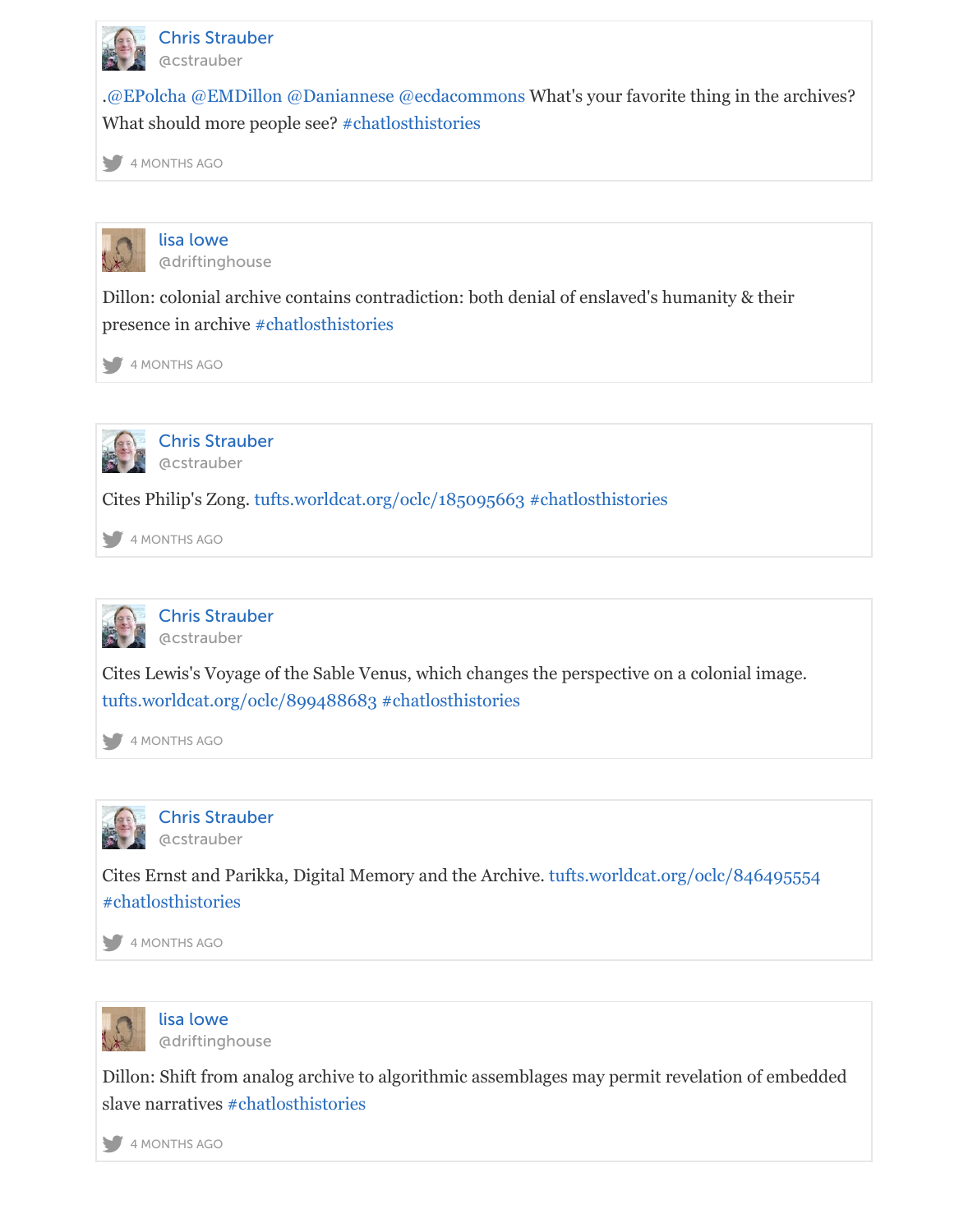



@ecdacommon[s remixes the archi](https://twitter.com/#!/search?q=%23chatlosthistories)ve & deforms the book by treating Clara's Narrative in Edwa [His](https://twitter.com/)[tory as its ow](https://twitter.com/cstrauber/status/794620968039751685)n text #chatlosthistories

4 MONTHS AGO



[Chris Strau](https://twitter.com/EPolcha)ber [@cstraube](https://twitter.com/ecdacommons)r

Now, Vivek Bald on C[olonialism, Slavery](https://twitter.com/#!/search?q=%23chatlosthistories) and the Archive. #chatlosthistories

[4 MONTHS AGO](https://twitter.com/EPolcha/status/794621042983628801)



[Chris Strauber](https://twitter.com/cstrauber) [@cstrauber](https://twitter.com/cstrauber)

Bald studies a group of migrants, Muslim men from Beng[al, in the US in the](https://twitter.com/#!/search?q=%23chatlosthistories) 19th century. [#ch](https://twitter.com/)[atlosthistori](https://twitter.com/cstrauber/status/794621352401661953)es

4 MONTHS AGO



[lisa lowe](https://twitter.com/cstrauber) @driftinghouse

[Vivek Bald @losth](https://twitter.com/#!/search?q=%23chatlosthistories)istories Muslim Bengali peddlers who came to Harlem, Treme, & Detroit [#ch](https://twitter.com/)[atlosthistori](https://twitter.com/cstrauber/status/794621634883846144)es

4 MONTHS AGO



[Chris Strauber](https://twitter.com/driftinghouse) @cs[trauber](https://twitter.com/losthistories)

[Men settled into lo](https://twitter.com/#!/search?q=%23chatlosthistories)cal communities of color in New York, New Orleans, Detroit, Ohio, elsewhe [#ch](https://twitter.com/)[atlosthistori](https://twitter.com/driftinghouse/status/794621805000609792)es

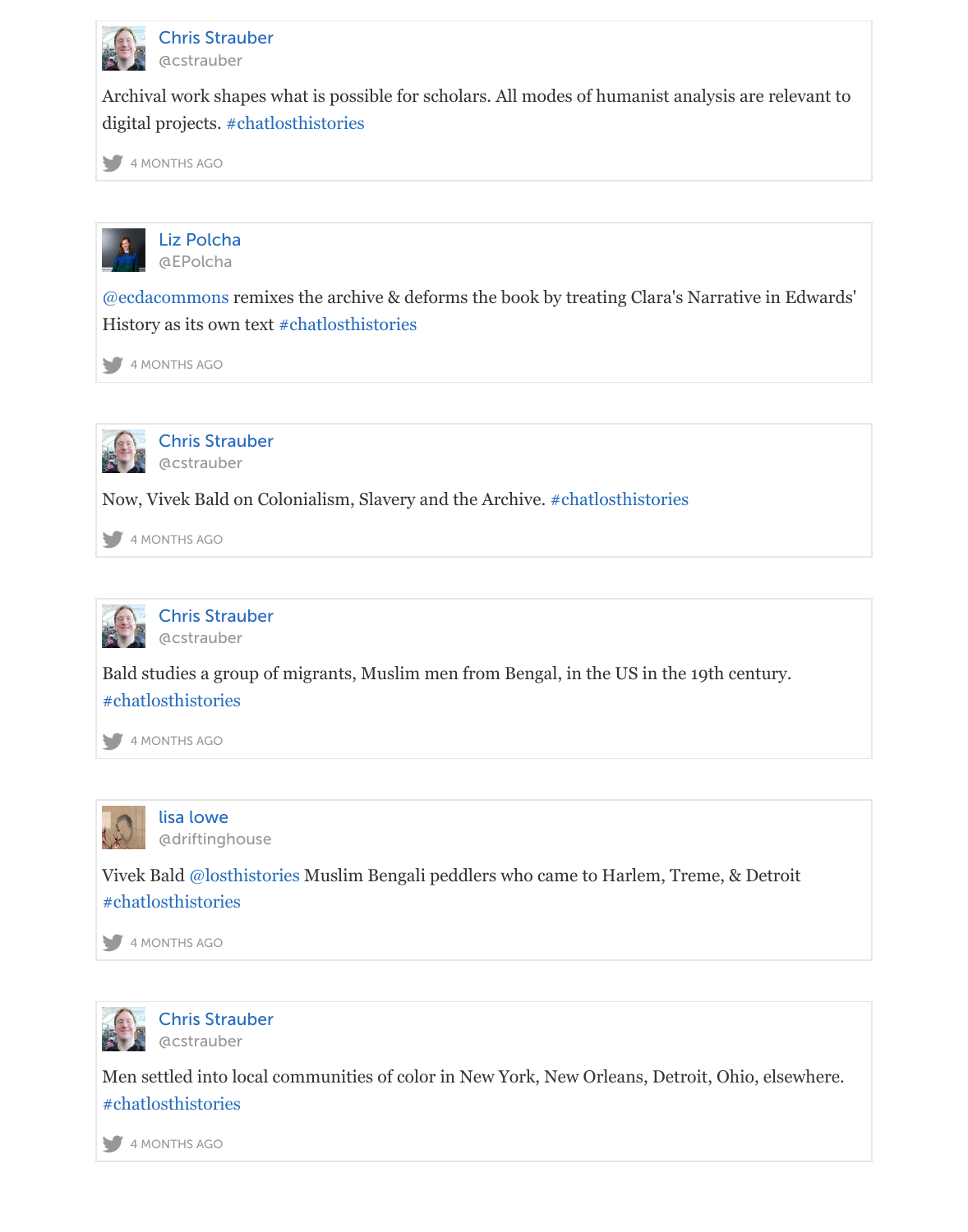



People who don't settle perma[nently don't leave t](https://twitter.com/#!/search?q=%23chatlosthistories)he same trace. People in the gray areas of [im](https://twitter.com/)[migration int](https://twitter.com/cstrauber/status/794622416362344453)entionally not #chatlosthistories

4 MONTHS AGO



[Chris Strauber](https://twitter.com/cstrauber) @cstrauber

Peddlers and ship's crew had [a compromised leg](https://twitter.com/#!/search?q=%23chatlosthistories)al status, as deserters from Britain and illegal [alie](https://twitter.com/)[ns in US. #ch](https://twitter.com/cstrauber/status/794622755304046593)atlosthistories

4 MONTHS AGO



[Chris Strauber](https://twitter.com/cstrauber) @cstrauber

These peopl[e exist now as scrap](https://twitter.com/#!/search?q=%23chatlosthistories)s of archival documents about other things, and family memor [of d](https://twitter.com/)[escendants.](https://twitter.com/cstrauber/status/794623119285690369) #chatlosthistories

4 MONTHS AGO



[Chris Strauber](https://twitter.com/cstrauber) @cstrauber

Ref. to Subalter[n Studies Group's m](https://twitter.com/#!/search?q=%23chatlosthistories)ethod of reading colonial texts against the grain. [en.](https://twitter.com/)[wikipedia.org](https://twitter.com/cstrauber/status/794623328564772864)/wiki/Subaltern… #chatlosthistories

4 MONTHS AGO



[lisa lowe](https://twitter.com/cstrauber) @driftinghouse

[Bald: tracing fragmented remnants](https://t.co/c4L2yChPKk) [of migrants betwe](https://twitter.com/#!/search?q=%23chatlosthistories)en British & US empires, marrying Black [Lat](https://twitter.com/)[ina women #](https://twitter.com/cstrauber/status/794623633914286080)chatlosthistories

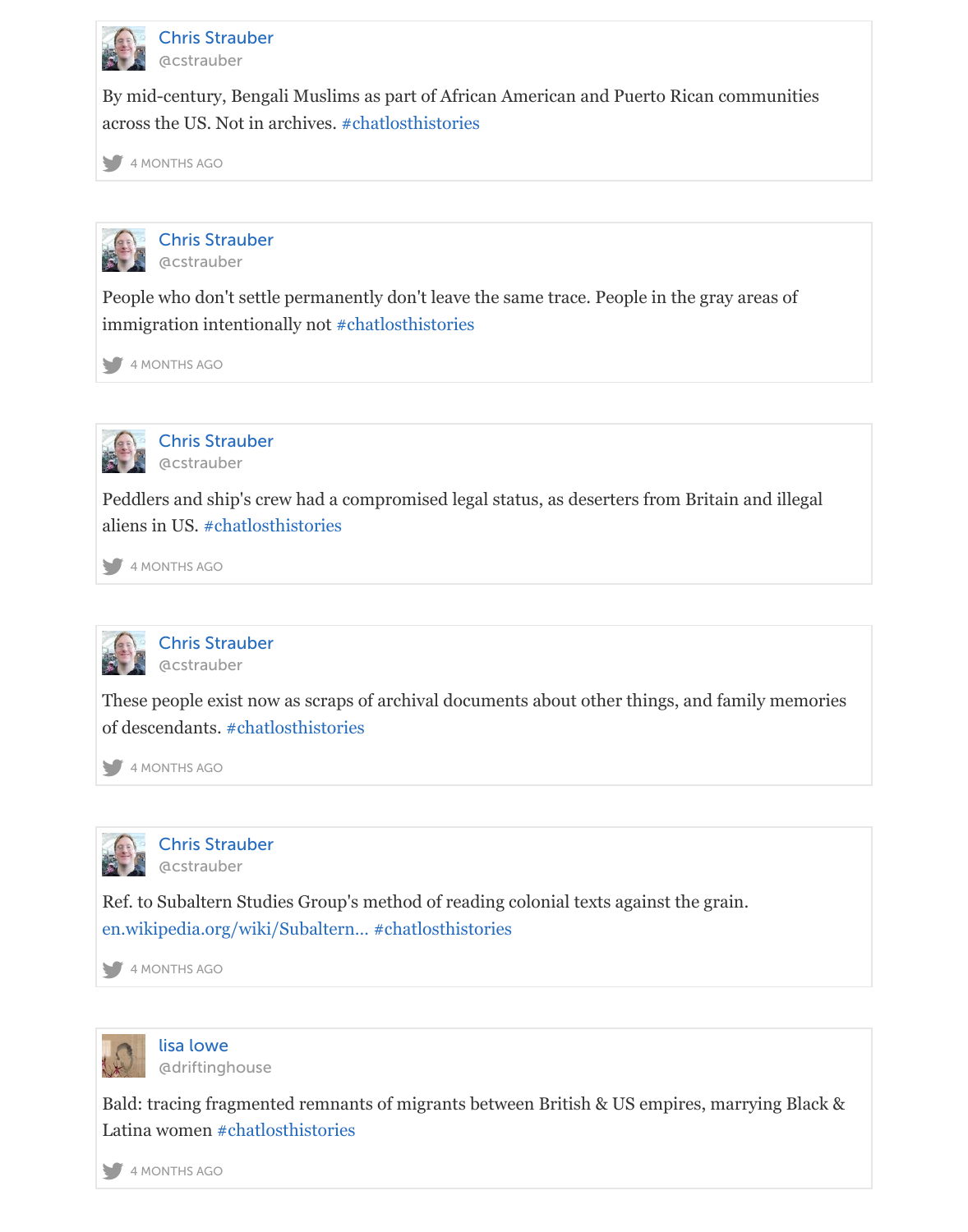



Traces of the [men in census recor](https://twitter.com/#!/search?q=%23chatlosthistories)ds, Ellis Island arrivals each spring, newspapers, ship records [#ch](https://twitter.com/)[atlosthistori](https://twitter.com/cstrauber/status/794624136177913856)es

4 MONTHS AGO



[Chris Strauber](https://twitter.com/cstrauber) @cstrauber

[Cites Alien Contra](https://twitter.com/#!/search?q=%23chatlosthistories)ct Labor Law of 1885. en.wikipedia.org/wiki/Alien\_Con… #chatlosthistories

[4 MONTHS AGO](https://twitter.com/cstrauber/status/794624631965622273)



[Chris Strauber](https://twitter.com/cstrauber) [@cstrauber](https://twitter.com/cstrauber)

[What exists in the Archive about the men is essentially state surveillance by](https://t.co/iyaxnV3ZCa) [two great empires.](https://twitter.com/#!/search?q=%23chatlosthistories) [#ch](https://twitter.com/)[atlosthistori](https://twitter.com/cstrauber/status/794625024103747584)es

4 MONTHS AGO



[Chris Strauber](https://twitter.com/cstrauber) @cstrauber

[As the project wen](https://twitter.com/#!/search?q=%23chatlosthistories)t on, family began to contribute stories and images. Lost Histories Project is [pla](https://twitter.com/)[ce to assemb](https://twitter.com/cstrauber/status/794625540279988225)le them #chatlosthistories

4 MONTHS AGO



[Liz Polcha](https://twitter.com/cstrauber) @EPolcha

Bald's archival research [moves from docum](https://twitter.com/#!/search?q=%23chatlosthistories)ents of state surveillance and border control to family [sto](https://twitter.com/)[ries and phot](https://twitter.com/cstrauber/status/794626040391933952)ographs #chatlosthistories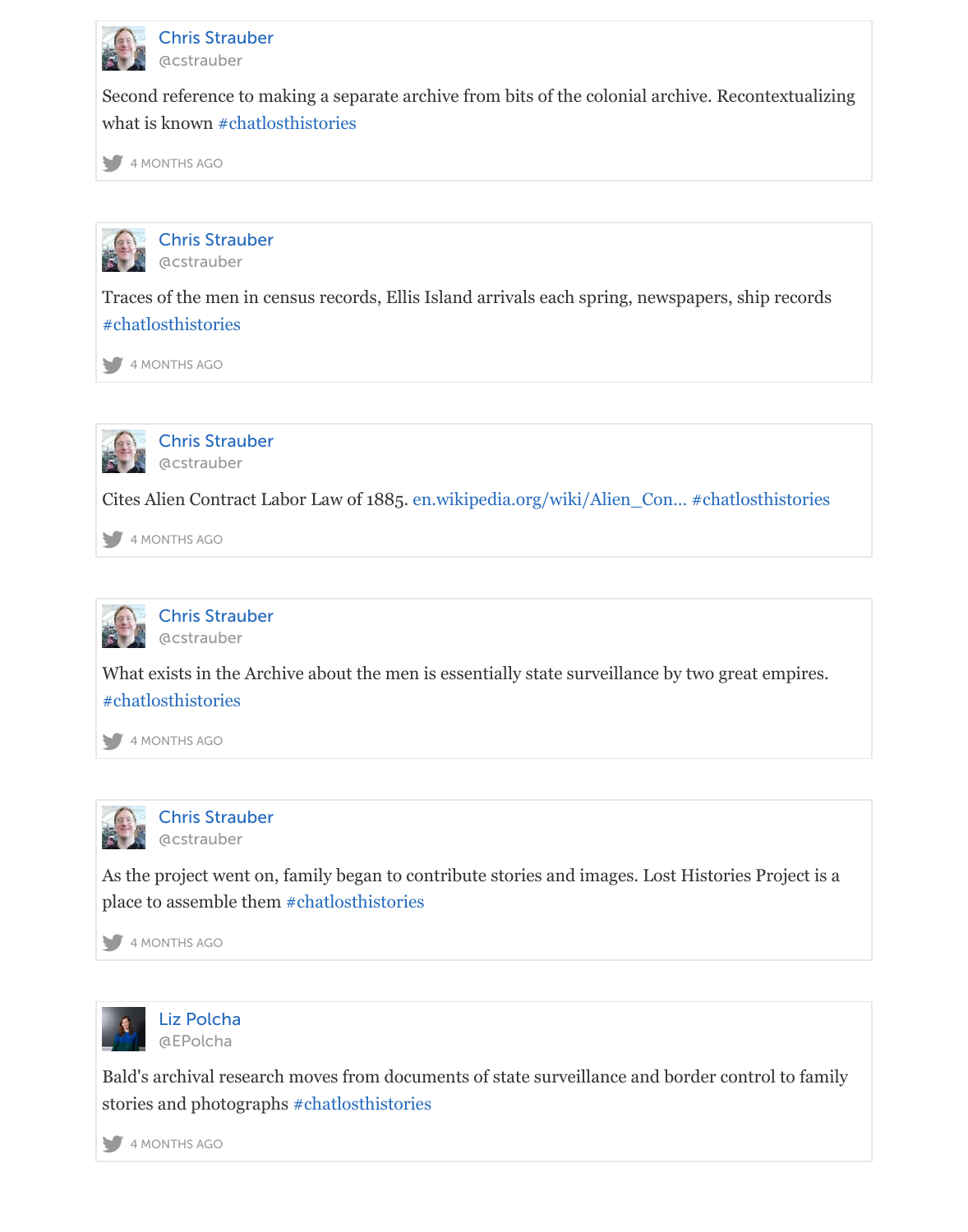



[Making the site op](https://twitter.com/#!/search?q=%23chatlosthistories)en to labeling and commentary by relatives, which adds the personal stories [the](https://twitter.com/) [traditional a](https://twitter.com/cstrauber/status/794626603938672640)rchive. #chatlosthistories

4 MONTHS AGO



[Liz Polcha](https://twitter.com/cstrauber) @EPolcha

Bald's digital archive, T[he Lost Histories P](https://twitter.com/#!/search?q=%23chatlosthistories)roject, is photo centric - crowd sourced and multim [- to](https://twitter.com/)[tally amazing](https://twitter.com/cstrauber/status/794626919190896640)! #chatlosthistories

4 MONTHS AGO



[Chris Strau](https://twitter.com/EPolcha)ber @cstrauber

Three approaches[: scraps of The Arc](https://twitter.com/#!/search?q=%23chatlosthistories)hive; re-analysis of it; adding personal details and stories [unr](https://twitter.com/)[elated source](https://twitter.com/EPolcha/status/794627066989842432)s. #chatlosthistories

4 MONTHS AGO



[Sari C Mauro](https://twitter.com/cstrauber) @ArchivistSariM

Seriously, an exam[ple of archival rese](https://twitter.com/#!/search?q=%23chatlosthistories)arch and digital humanities at its best. #chatlosthistorie [twi](https://twitter.com/)[tter.com/EPo](https://twitter.com/cstrauber/status/794627142617337857)lcha/status…

4 MONTHS AGO



[lisa lowe](https://twitter.com/ArchivistSariM) @driftinghouse

[Kendra Field @fieldkendra on](https://t.co/L3EQu8D05F) overcoming binaries of "old" and "new," "official" & "unofficial" [arc](https://twitter.com/)[hives #chatlo](https://twitter.com/ArchivistSariM/status/794631280260423681)sthistories

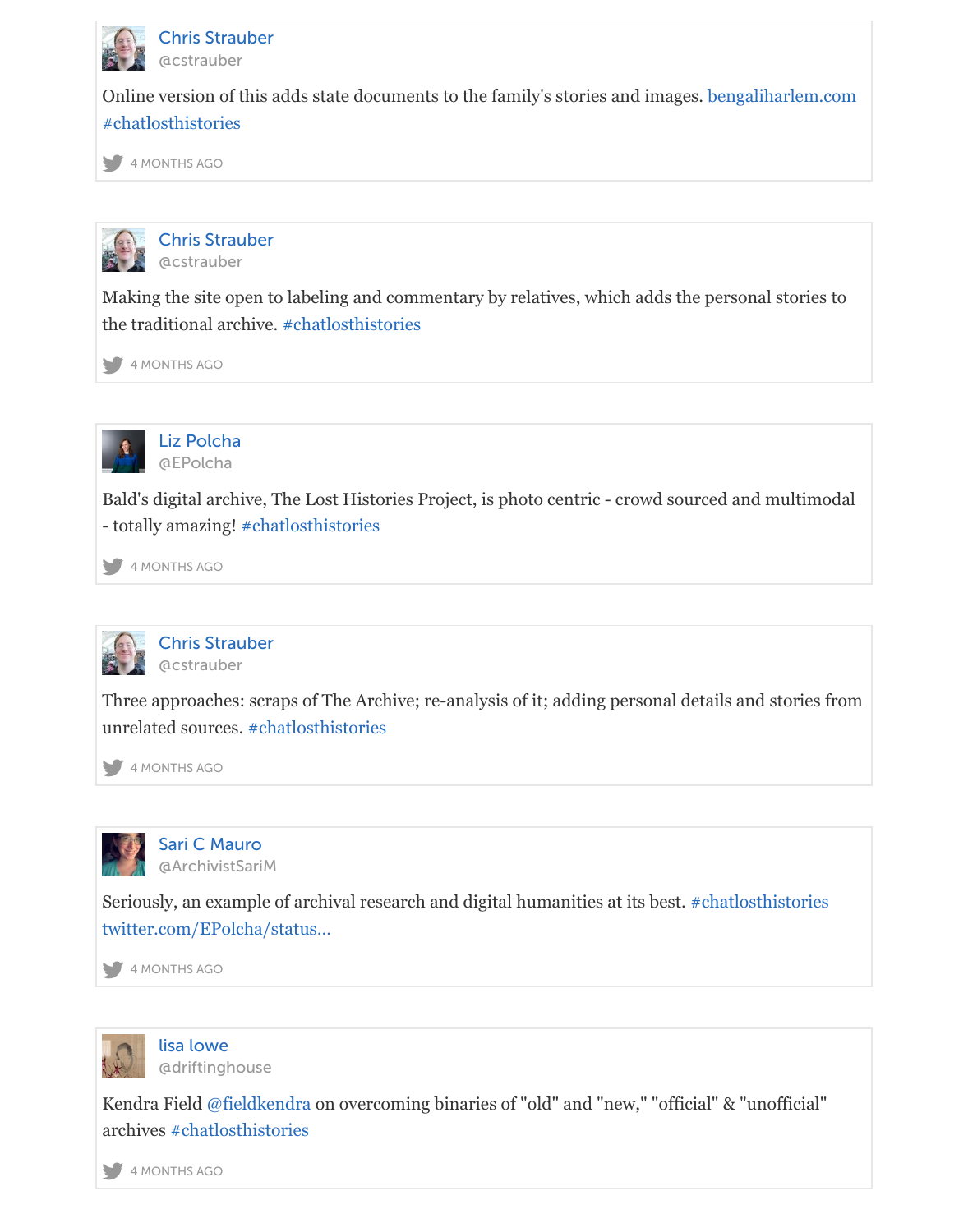



Field: on acc[ess, voice, archival](https://twitter.com/#!/search?q=%23chatlosthistories) silence, poetry, song, embodied memory #chatlosthistories

[4 MONTHS AGO](https://twitter.com/cstrauber/status/794631976837902336)



[Chris Strauber](https://twitter.com/driftinghouse) [@cstrauber](https://twitter.com/driftinghouse)

Keepers of the stories of Af-Am migration were women, but the subjects [were men. Erases](https://twitter.com/#!/search?q=%23chatlosthistories) [wo](https://twitter.com/)[men's experie](https://twitter.com/driftinghouse/status/794632141401452545)nces. #chatlosthistories

4 MONTHS AGO



[Chris Strauber](https://twitter.com/cstrauber) @cstrauber

Questions: what do yo[u do when there is](https://twitter.com/#!/search?q=%23chatlosthistories) no archive, or there doesn't appear to be one? [#ch](https://twitter.com/)[atlosthistori](https://twitter.com/cstrauber/status/794632441717813252)es

4 MONTHS AGO



[Chris Strauber](https://twitter.com/cstrauber) @cstrauber

[Question: What so](https://twitter.com/#!/search?q=%23chatlosthistories)rts of changes at your institution have been required, flowed from your work [#ch](https://twitter.com/)[atlosthistori](https://twitter.com/cstrauber/status/794633044925747200)es

4 MONTHS AGO



[Chris Strauber](https://twitter.com/cstrauber) @cstrauber

[Kris Manjapra of T](https://twitter.com/#!/search?q=%23chatlosthistories)ufts commentary. Colonial voices are partly hard to trace because they were [try](https://twitter.com/)i[ng not to be](https://twitter.com/cstrauber/status/794633225025048576) seen then. #chatlosthistories

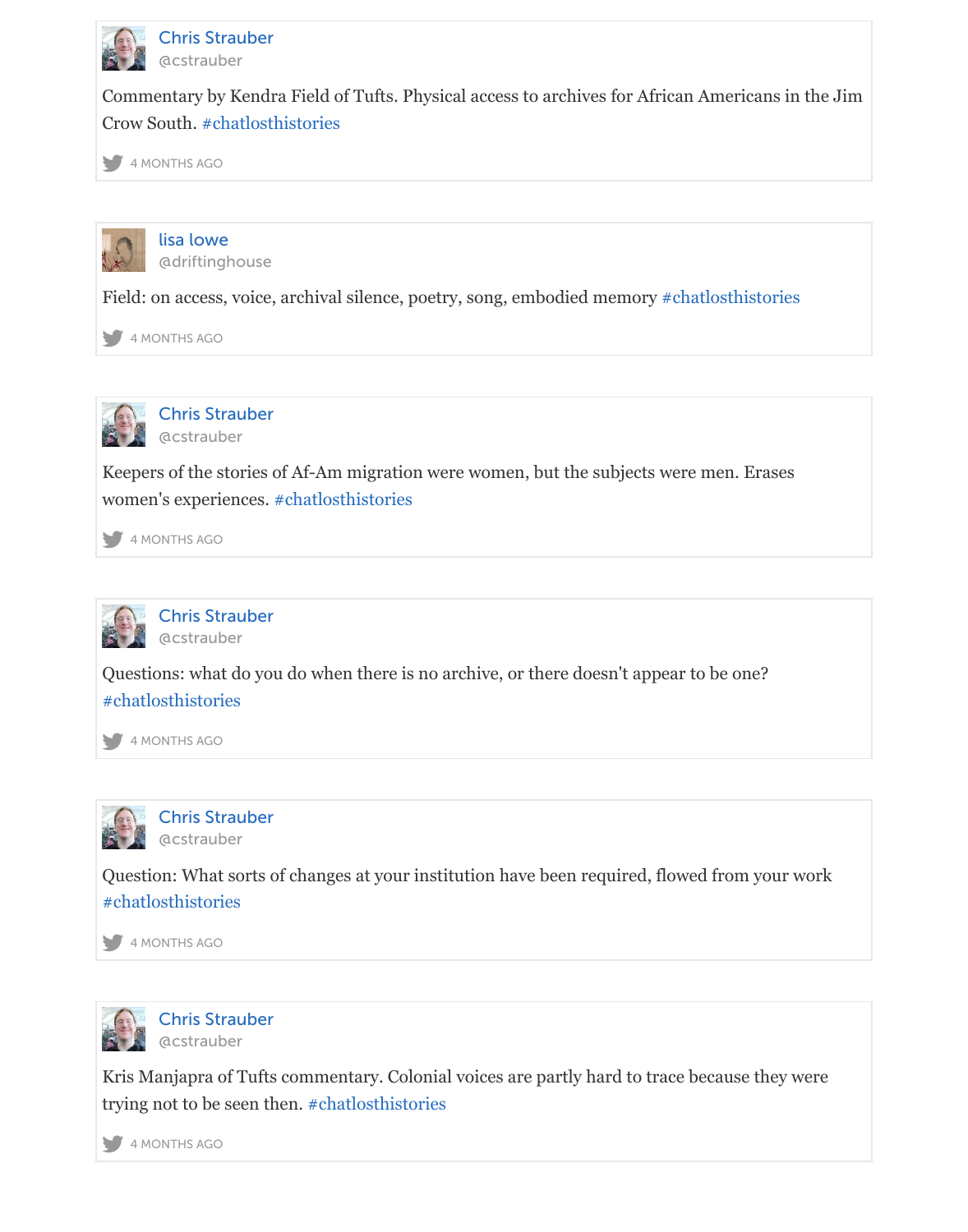



Kris Manjapra [@kmanjapra quer](https://twitter.com/#!/search?q=%23chatlosthistories)ies the nexus of digital humanities & study of slavery & [col](https://twitter.com/)[onialism #ch](https://twitter.com/cstrauber/status/794634046466887680)atlosthistories

4 MONTHS AGO



[Chris Strauber](https://twitter.com/driftinghouse) @cstra[uber](https://twitter.com/kmanjapra)

Working wi[th digital tools mea](https://twitter.com/#!/search?q=%23chatlosthistories)ns a translation to computer language also. Macluhan on huma [con](https://twitter.com/)[nectors for m](https://twitter.com/driftinghouse/status/794634058282188800)achines #chatlosthistories

4 MONTHS AGO



[Chris Strauber](https://twitter.com/cstrauber) @cstrauber

Part of the power of digit[al humanities is a f](https://twitter.com/#!/search?q=%23chatlosthistories)ocus on visual experiences. Are there other ways to [ma](https://twitter.com/)[ke the past m](https://twitter.com/cstrauber/status/794634670596128769)aterial? #chatlosthistories

4 MONTHS AGO



[Chris Strauber](https://twitter.com/cstrauber) @cstrauber

Lowe points out that dig[ital techniques allo](https://twitter.com/#!/search?q=%23chatlosthistories)w the archive to be read in new ways. #chatlosthist

[4 MONTHS AGO](https://twitter.com/cstrauber/status/794634963408789504)



[Chris Strauber](https://twitter.com/cstrauber) [@cstrauber](https://twitter.com/cstrauber)

As a librarian I empathically agree that The Archive doesn't make a good singular. There are n [arc](https://twitter.com/)[hives. #chatl](https://twitter.com/cstrauber/status/794635540935168000)osthistories

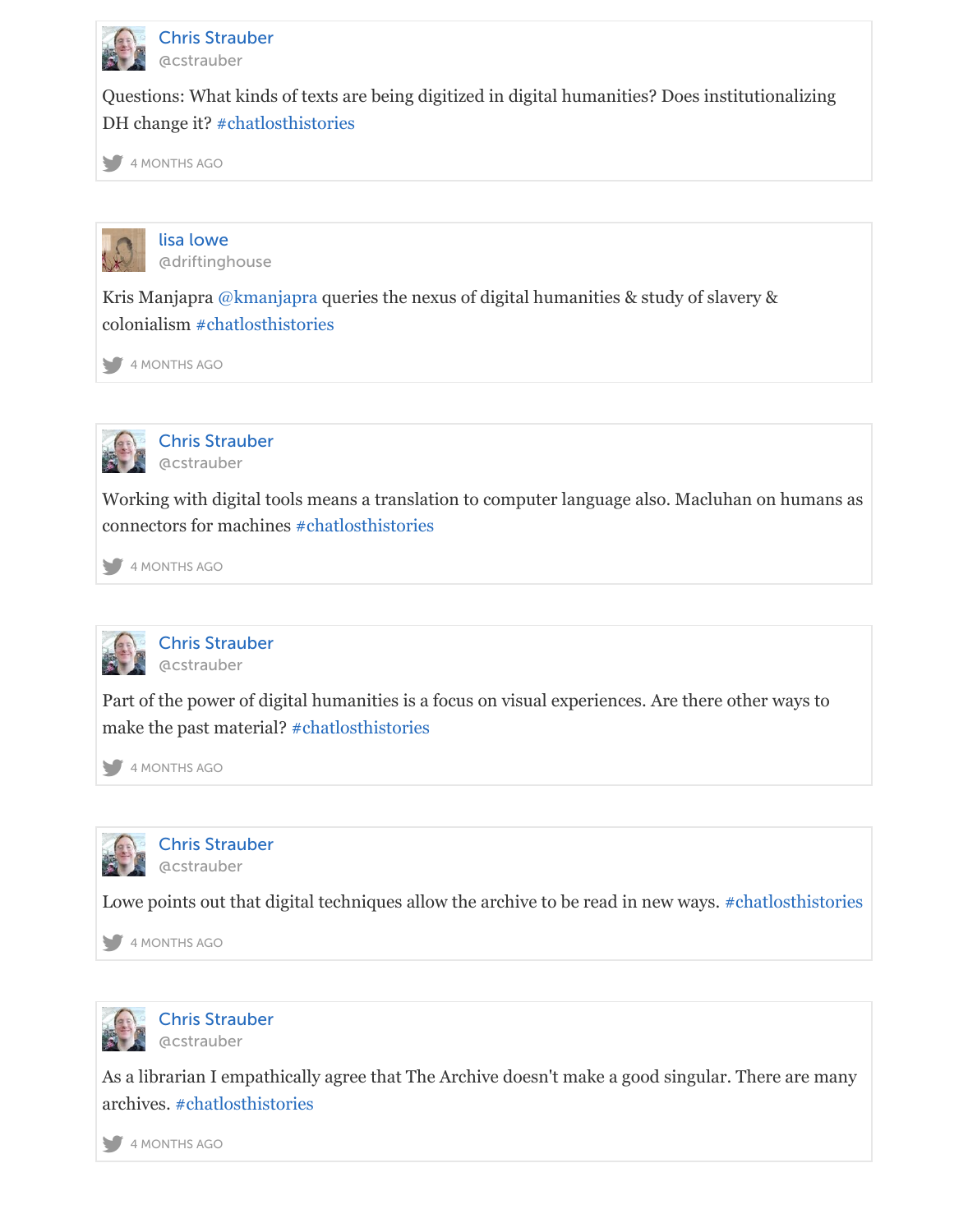



Bald stresses archival in[terpretation of lost](https://twitter.com/#!/search?q=%23chatlosthistories) histories in which singular/anomalous is more [im](https://twitter.com/)[portant than](https://twitter.com/cstrauber/status/794637100373209088) the numerous #chatlosthistories

4 MONTHS AGO



[Chris Strauber](https://twitter.com/driftinghouse) @cstrauber

The men Bald studies are mar[ginal to the archive](https://twitter.com/#!/search?q=%23chatlosthistories); the women associated with them are even n [so.](https://twitter.com/) [#chatlosthist](https://twitter.com/driftinghouse/status/794638053067419648)ories

4 MONTHS AGO



[Chris Strauber](https://twitter.com/cstrauber) @cstrauber

Br[own: capitalism wa](https://twitter.com/#!/search?q=%23chatlosthistories)nts slaves. Slavery outlawed when machines became available. DH requi [hu](https://twitter.com/)[man labor, no](https://twitter.com/cstrauber/status/794638838190706688)t machines. #chatlosthistories

4 MONTHS AGO



[lisa lowe](https://twitter.com/cstrauber) @driftinghouse

Brown: beware of digital hu[manities & capitalis](https://twitter.com/#!/search?q=%23chatlosthistories)t desire to replace human beings with machine [#ch](https://twitter.com/)[atlosthistori](https://twitter.com/cstrauber/status/794639341490470913)es

4 MONTHS AGO



[lisa lowe](https://twitter.com/driftinghouse) @driftinghouse

[Brown: we require](https://twitter.com/#!/search?q=%23chatlosthistories) more (not less) human labor for interpretation of new archives that digitization. [per](https://twitter.com/)[mits #chatlo](https://twitter.com/driftinghouse/status/794639637952266244)sthistories